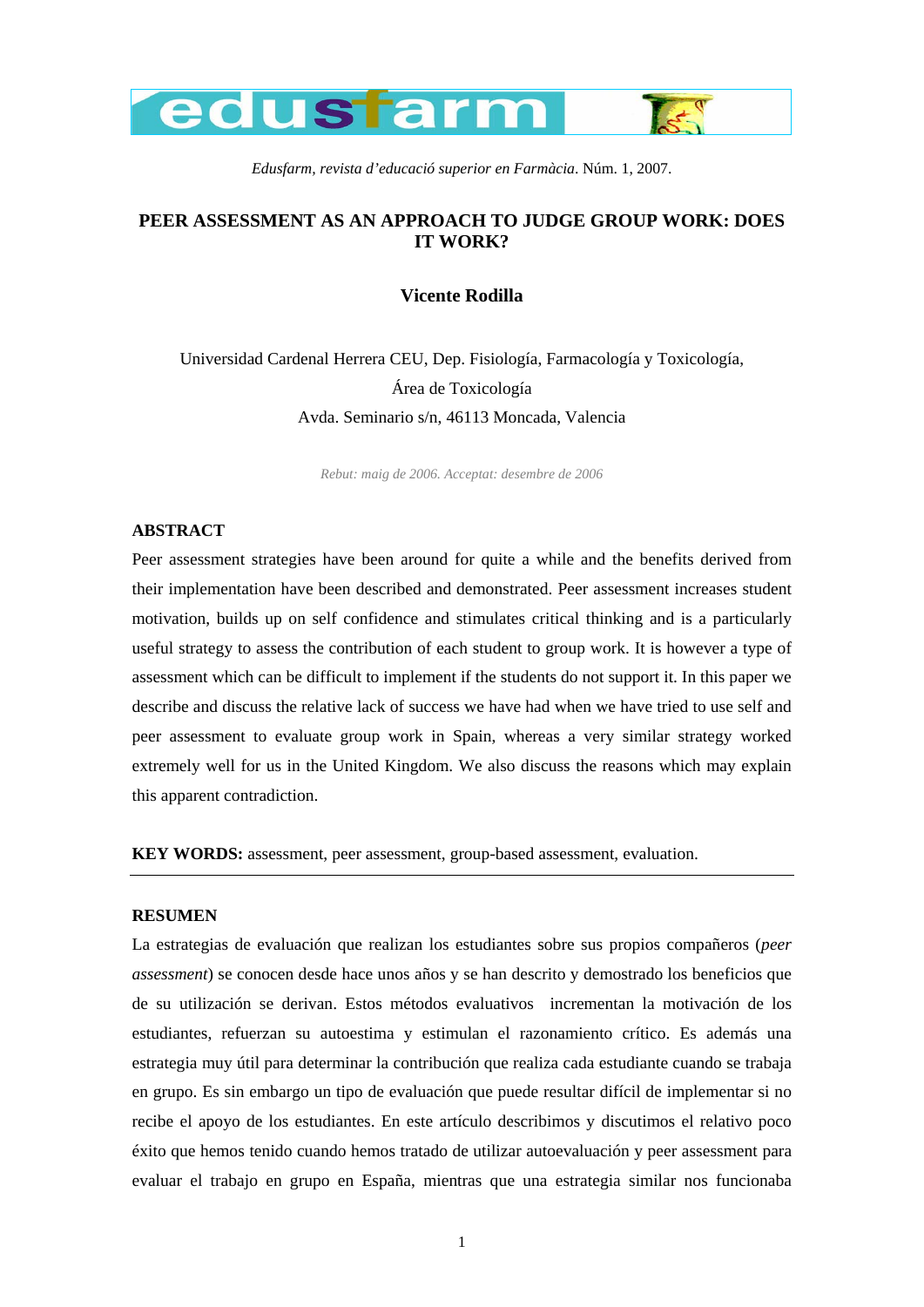extremadamente bien en el Reino Unido. Discutimos también las razones que podrían explicar esta aparente contradicicón.

**PALABRAS CLAVE:** evaluación, peer assessment, evaluación de grupos.

#### **INTRODUCTION**

In recent years, social and emotional gains attract as much interest as cognitive gains and to this aim, cooperative and group learning, and peer assessment, play a very important role in a number of educational establishments, from kindergarten to secondary school (Topping, 2005). This is also true for Universities where a relative big weight is being placed on learning and developing transferable skills, without compromising the acquisition of knowledge by the students.

It could be argued that because of the inherent gregarious nature of the human being, teaching and learning in groups is probably a more natural approach than the individual approach until now so prevalent in formal education. It has been shown that cooperative group work improves in the students the acquisition of information and its retention as well as social and communication skills and self-confidence (Johnson et al., 1998). Therefore group work can be a very important teaching strategy in any course, in as much as it helps to develop teamwork skills without sacrificing the acquisition of knowledge. An important question that arises when group or collaborative work is implemented is how to assess the work the students have carried out with fairness. The lecturer can evaluate the final outcome of collaborative work, but it would be impossible for the lecturer to measure and assess the contribution of any individual student within the group. Who is then best placed to carry out a fair and objective assessment of the individual performance of each student within the group? It is certainly not the lecturer, particularly given the fact that much of the work has been undertaken away from the classroom and away from his/her supervision. This assessment is better carried out by the members of the group: only the students know, and can evaluate therefore what has been the contribution of each one of the members of the group to the task assigned.

Assessment is an intrinsic part of any teaching method. It has been stated that much of what happens in university studies is driven by assessment, and it has been estimated that teachers can spend between one third to half of their teaching time dealing with matters which are related directly or indirectly to assessment (Schaffer, 1991). However, effective assessment is more often than not difficult to implement adequately to make it a part of the teaching process by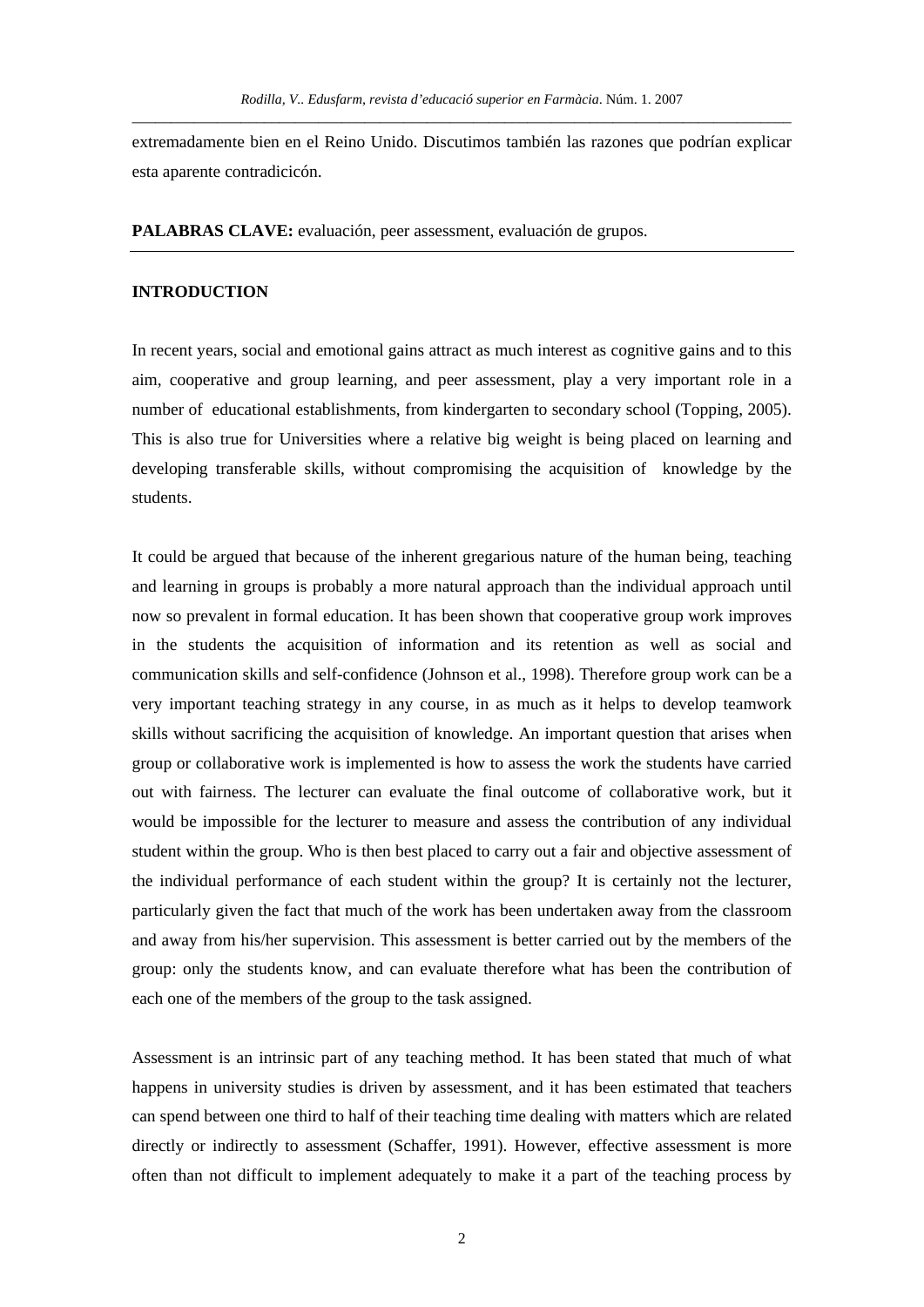which student learning is enhanced and reinforced. Sally Brown (1999) maintains that the methods used to assess students in Universities and Colleges around the globe are extremely limited. In fact, she has estimated that approximately 80% of total assessments are traditional exams, essays and reports (Brown, 1999). Most of these more traditional forms of assessment are generally teacher-centred assessments and therefore they limit the opportunity for the students to fully understand educational objectives and furthermore, they limit the opportunity to develop critical evaluation skills by the students. Other less conventional assessment approaches would be self-assessment, peer assessment and group based or computer based assessments. Amongst the different approaches and methods used to assess students, one that has been successfully described by some authors and which is becoming widely used in a number of Universities around the world is peer assessment (Brown & Knight, 1994; Topping, 1998; Billington, 1997; McLaughlin and Simpson, 2004; Kaufman et al., 2000; Elliott and Higgins, 2005). Peer assessment provides feedback opportunities for the students as they are assessing other students. Some papers promote peer assessment usage and several authors have tested its validity and reliability in a number of applications such as student presentations, group work, projects, reviews or essays handed out to the class, etc. (Billington, 1997; Topping, 1998; Topping, 2005).

An intra peer assessment in which the students assess the performance of other students with whom they have been working is particularly useful in as much as it allows the lecturers to explore and obtain important information about group dynamics. If properly performed, intra peer assessment allows the lecturer to detect individual student contribution to the overall product. It may be used to detect leaders in each group, and perhaps more importantly it is invaluable to detect those students who are not pulling their weight or are simple hitchhikers (those who take a free ride at the expense of their more industrious colleagues) (Kaufman et al., 2000). Since one would tend to think that the students would be in favour of a fair and equitable system of assessment for group work and sometimes are concerned that the group work does not reflect their own individual effort, peer and in some cases self- assessment can be the answer. In fact, we would argue that for assessing group work, peer assessment is about the best way for the lecturer to get a fair idea of the contribution each student has made to the overall project.

For several years, we successfully used self and peer assessment to judge the contribution of individual students to group work in a Biomedical Sciences course in the UK. In this paper we describe and discuss the difficulties we have experienced in implementing peer assessment to judge group work with Spanish students. It was never our intention to carry out a controlled experiment by comparing two different populations of students to peer assessment. What we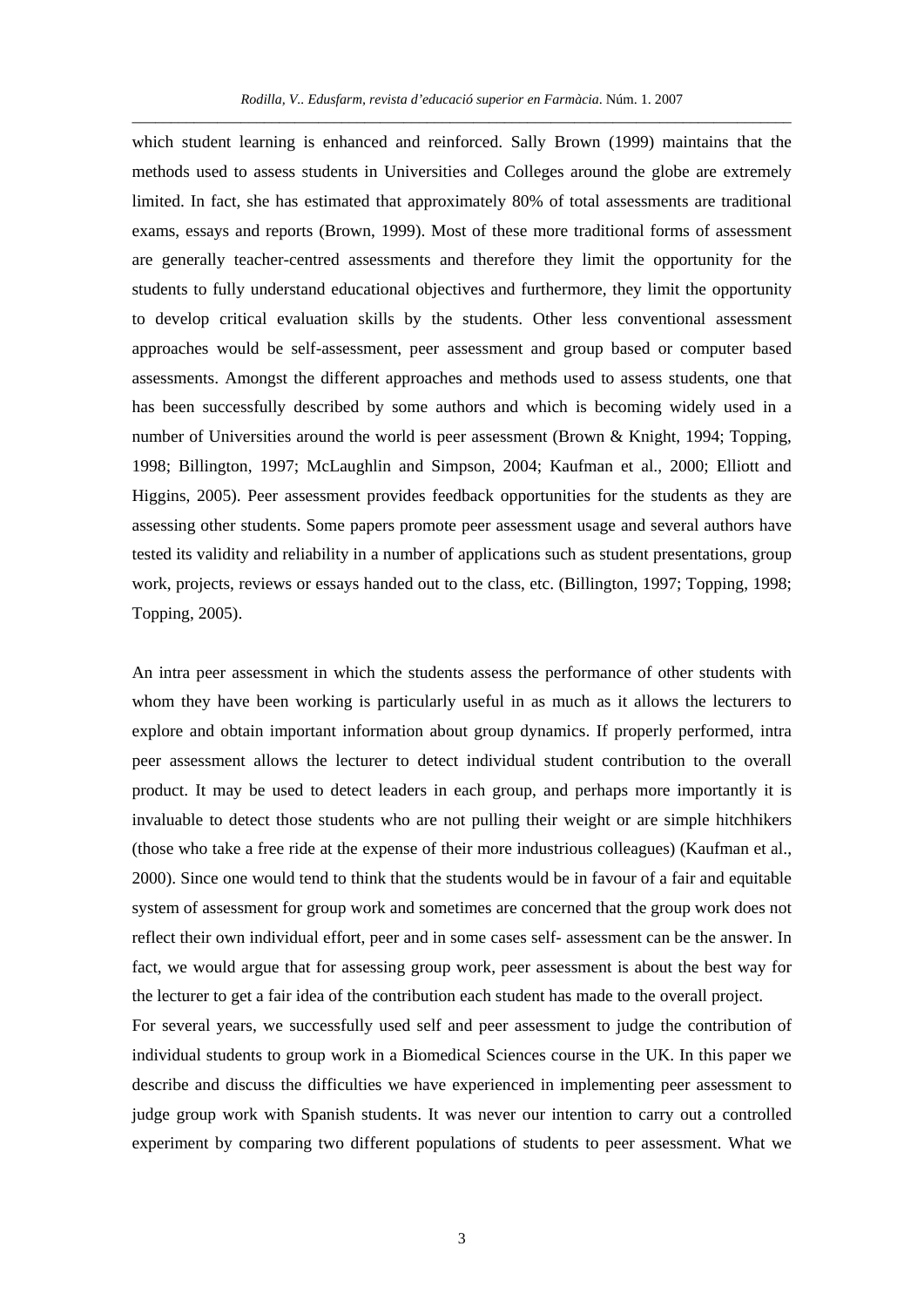present here is rather the results which have appeared after several years of using peer assessment to evaluate the group work of our students both in the United Kingdom and in Spain.

## **METHODOLOGY**

As stated above, we developed a peer assessment strategy for group work assessment which was implemented in three successive academic years (from 1997-98 to 1999-00) at the School of Applied Sciences at the Robert Gordon University (Aberdeen, Scotland) and an assessment pro



**SCHOOL OF APPLIED SCIENCES AS3054 Environmental Toxicology** 

PEER AND SELF-ASSESSMENT OF TEAM WORK.

This form should be completed individually. There is no need to consult other group members on the completion of this assessment form.

Use the following score to mark the degree of your contribution and that of your colleagues to your project

- 0= None (only to be given in exceptional circumstances)  $l = V$ erv little  $2=$  Limited<br> $3=$  Some
- 
- $4 =$  Significant<br> $5 =$  Considerable
- 6= Outstanding
- Your name: Group number: **ASSESSMENT CRITERIA** STUDENT<br>VAME **SELF** Attendance at group meetings (regularity punctuality & cooperation) Contribution of ideas and suggestions for the project Efficiency in carrying out the tasks assigned by the group<br>assigned by the group<br>Acceptance of fair share of the work Contribution to the preparation of the presentation<br>Overall contribution to the project **TOTAL**

 $\mathop{\rm Dr}\nolimits\mathop{\rm V}\nolimits\mathop{\rm Rodilla}\nolimits$ 

**Figure 1.** Self and peer assessment pro forma which we used at the Robert Gordon University, Aberdeen, to assess student contribution to group work.

suggestions, efficiency in carrying out the tasks assigned by the group, acceptance of their fair share of work, contribution to the finished project (poster, presentation, report, etc) and their overall contribution to the project. In each category, the student marked themselves and their peers on a scale from 0 to 6. (Figure 1). At the Robert Gordon University peer assessment for

forma was designed based on Stefani and Tariq (1996) (Figure 1). This assessment pro forma was translated into Spanish and used for self and peer assessment when group work was involved at the Faculty of Experimental and Health Sciences at the Universidad Cardenal Herrera CEU (Valencia, Spain) (Figure 2). In both universities, the reasons as to why peer assessment was necessary and the importance of peer assessment to the overall assessment of the group work was explained to the students. Using this assessment form the students had to grade themselves and each member of their group on several aspects of the group work, which were attendance at group meetings, their contribution with ideas and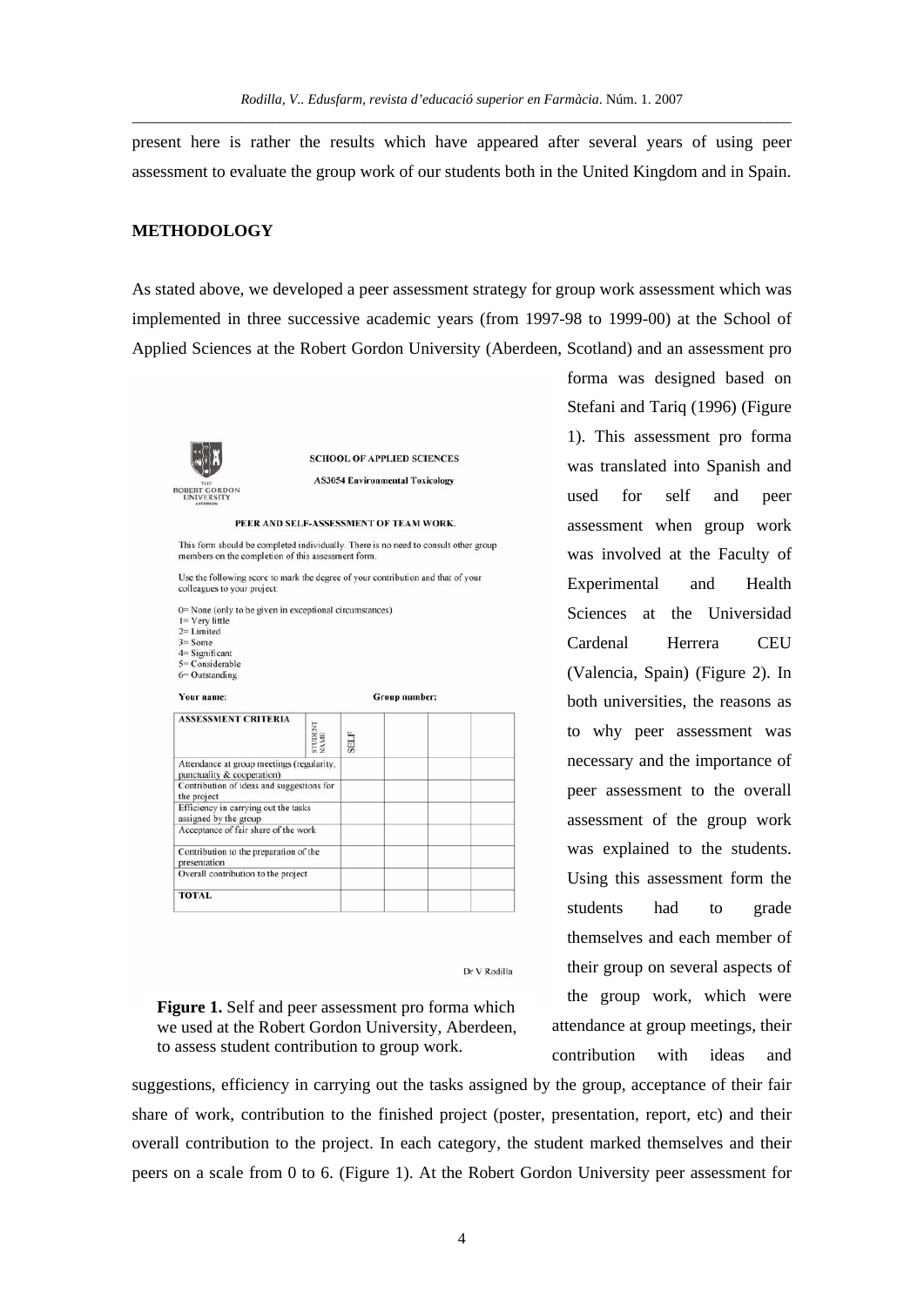group work amounted to 10% of the mark for the group assignment. The lecturer (or lecturers) grading of the group work contributed a 50-60% and the remaining 30-40% was obtained either by the students assessing the group assignment or in some cases from the assessment grades given to the group by all the other groups. At the Universidad Cardenal Herrera during the years 2000-01 to 2002-03, when a group exercise was carried out and the attendance to laboratory practicals was approximately a 30% of the final mark. Self and peer-assessment varied from 20 to 40% of the total mark for group assignment. The mark given by the lecturer to the group work had a weight of 60 to 80%.

#### AUTOEVALUACIÓN Y EVALUACIÓN A SUS COMPAÑEROS DEL TRABAJO EN GRUPO

Utilice los siguientes criterios para otorgar la calificación oportuna.

0 = No contribuye (sólo se otorgará en circustancias excepcionales)

 $1 =$  Contribución muy limitada<br> $2 =$  Contribución limitada

 $3 =$ Contribuye<br> $4 =$ Contribución significativa

 $5 =$ Contribución considerable

6 = Contribución inmejorable (Ha hecho prácticamente todo el trabajo).

| <b>Nombres</b>                                                                 | <b>Autoevaluación</b> | Escriba en cada casilla el nombre de un compañero |                                |  |  |
|--------------------------------------------------------------------------------|-----------------------|---------------------------------------------------|--------------------------------|--|--|
| <b>Criterios</b>                                                               | Mi nombre: Rules      | $Red$ and $C$                                     | $Juan Jola'S$ $\vec{A}mpao P.$ |  |  |
| Participación en reuniones<br>grupo (Regularidad,<br>puntualidad, cooperación) |                       |                                                   |                                |  |  |
| Contribución al grupo con<br>ideas y sugerencias                               |                       |                                                   |                                |  |  |
| Aceptación de su parte<br>proporcional del trabajo                             |                       |                                                   |                                |  |  |
| Contribución a la<br>preparación de la<br>presentación                         |                       |                                                   |                                |  |  |
| Contribución total al<br>proyecto.                                             |                       |                                                   |                                |  |  |
|                                                                                |                       |                                                   |                                |  |  |

**Figure 2.** A used example of a pro forma used at the Universidad Cardenal Herrera CEU to evaluate student contribution group work. The surnames of the students have been deleted.

## **RESULTS AND DISCUSSION**

When self and peer assessment was used with our Biomedical Science students at the UK, the results were highly satisfactory and allowed us to evaluate group work with fairness. While some students expressed their doubts and reservations about assessing their peers the first time this system was used, particularly if they were considering giving a low mark to any colleagues, those doubts were not an issue in subsequent years, although they had to be reassured that the grades given to any student would be treated confidentially.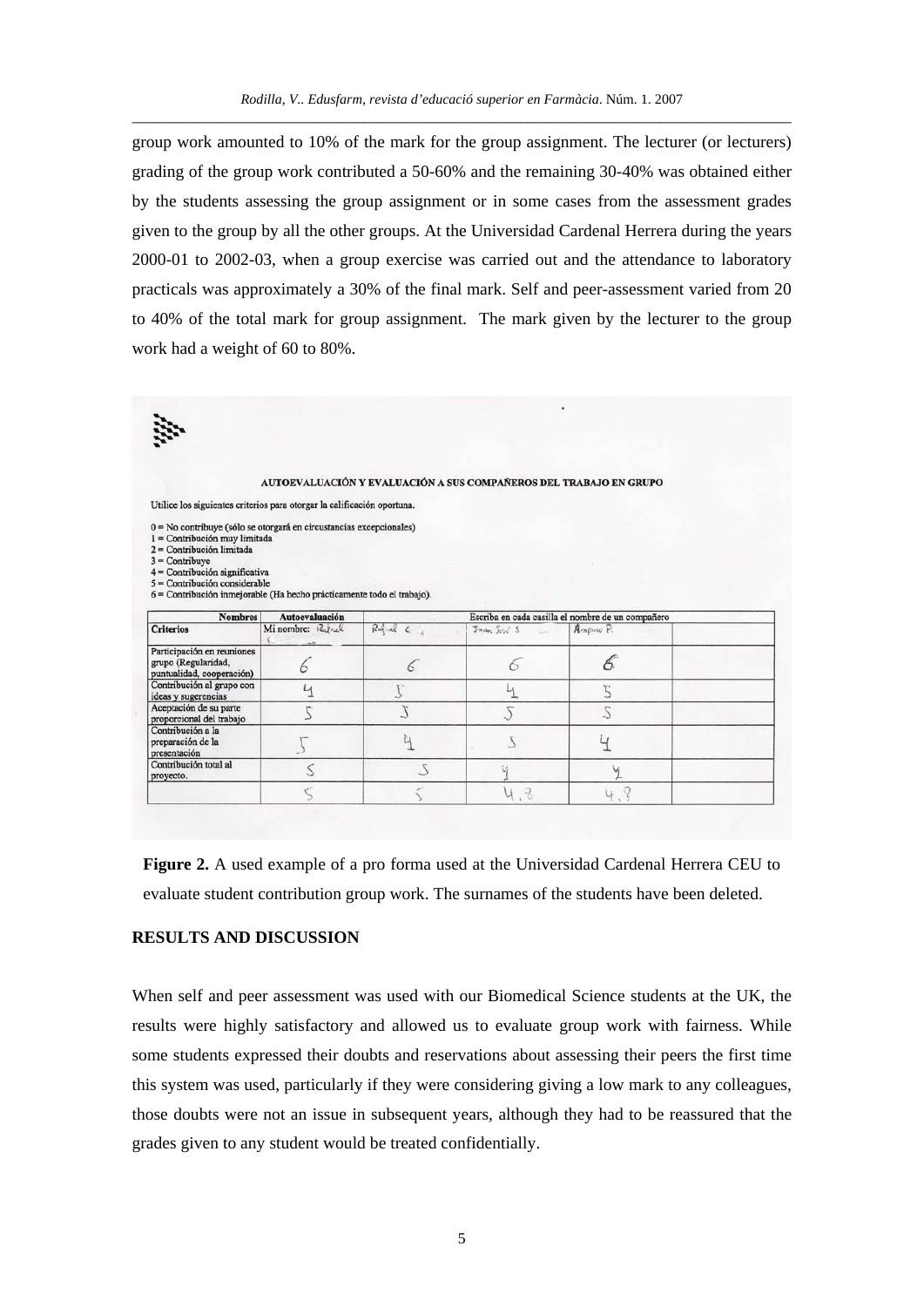On one occasion while teaching on a module on Human Anatomy and Physiology the group work did not involve peer assessment and the comments the students made during the evaluation of the course were very clear (Table 1). The students were clearly against a single mark given equally to each individual within the group and wanted to assess their own contribution.

For several years we have tried to put into practice this peer assessment approach with our Pharmacy and Veterinary students at the Universidad Cardenal Herrera but with limited success. The first year we tried to use it, everybody in the class awarded themselves and their peers in the group either a 5 or a 6, which invalidated the assessment, because all students in the group had the same marks. Kaufman and co-workers (2000) have described similar situations, with students agreeing to give one another identical ratings and they see this fact as evidence that the teams are working correctly and everyone participates evenly in the group work. However in their experiment, this happened in 5-10% of the teams, which can be acceptable. We have had a similar situation is Scotland. With such a low incidence, one cannot discard that this is a

**Table 1.** Comments made by students when peer assessment was not used to evaluate their non-standard assessment (NSA).

| NSA should be able to be marked, at least in part, on an individual basis       |
|---------------------------------------------------------------------------------|
| Change the NSA (We must assess our project group)                               |
| NSA should be on individual basis, not group.                                   |
| Students should be marked on their own input/knowledge to the NSA.              |
| Group assessments are very unfair, and not a true reflection on each individual |

coincidence because the group is working well and everyone pulls their weight, or whether the students have reached an agreement indeed. In further years we have tried different modifications to make peer assessment work, either by explaining in much more detail the importance of fair assessment and what we wanted to get from the students marks, or by adding further rules to the marking system. For instance, if in the group there are *n* students the same mark could only be used *n*-2 times in each category, but this strategy complicates the assessment unnecessarily.

In both cases and with a number of groups the students had made a prior pact, so that everybody in the group had the same overall mark. When this happens, the whole exercise is pointless, because we (the lecturer) fail to find out, and therefore assess, what the contribution of each student has been to the group project.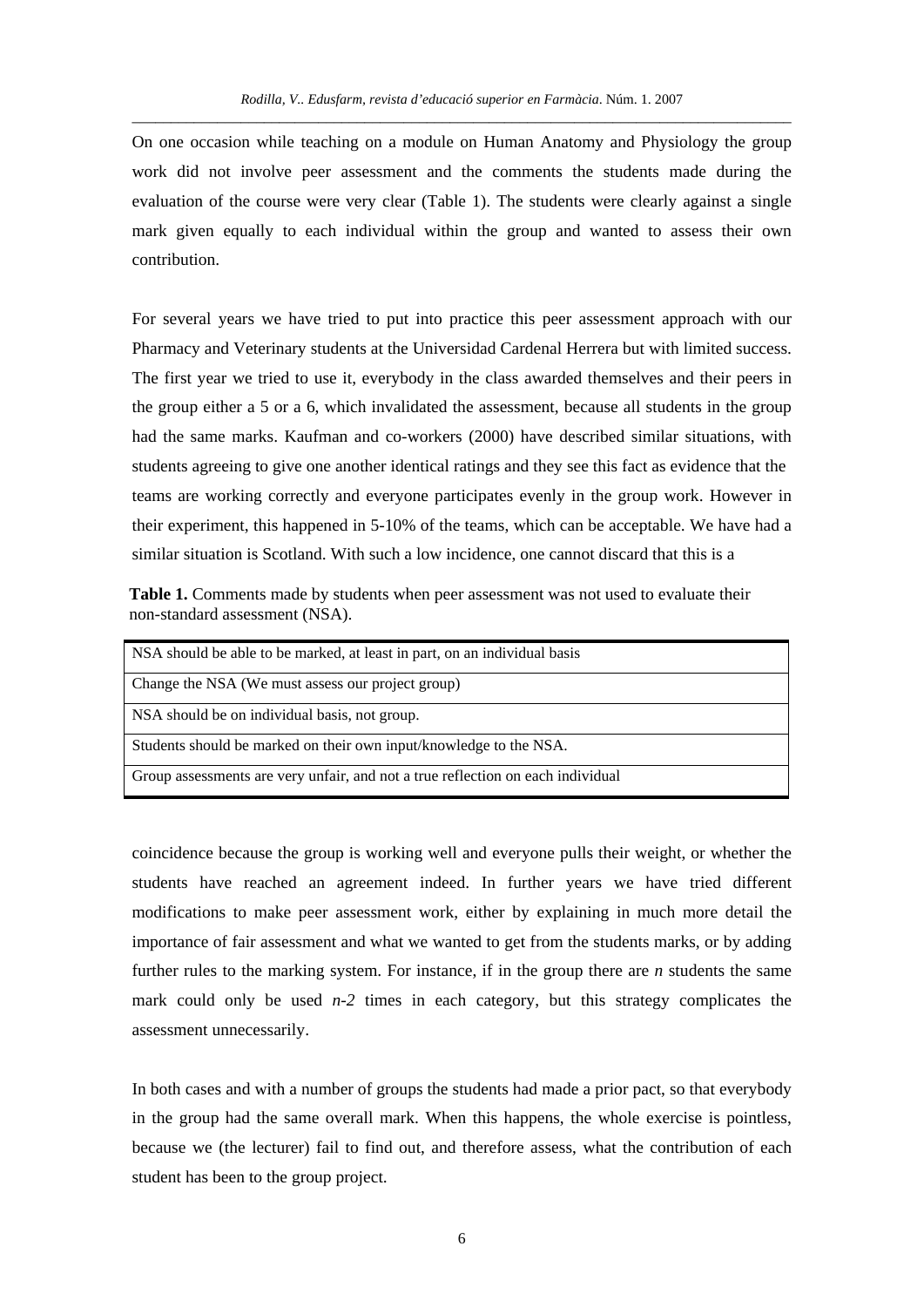

Figure 3. Scatter plot showing the relation between self and average peer assessment marks for 2002-03 academic year for Toxicology students in the Pharmacy degree.

Nevertheless on some occasion such as the Veterinary (2003-04) or Pharmacy students (2002- 03) self and peer assessment was correctly used and with a certain degree of success. For the sake of the discussion we present here the results

for the Pharmacy course taught in 2002- 03. In Figure 3 we show the correlation between the self-assessment and the average peer assessment marks on a group exercise. There is a statistically significant positive correlation between the marks the students award themselves and the average awarded to each student by their group colleagues ( $\rho$ =0.754, Spearman rank test;  $p < 0.05$ ). Half the students ( $n = 22$ ) awarded themselves a slightly higher mark that that their colleagues awarded, whereas the opposite, colleagues awarding a higher mark than themselves happened with 17 students (38.6%). With 5 students (11.4%) the grade awarded by colleagues or by themselves was identical. One student got a particularly low mark by their peers, but he was aware of his own contribution and also awarded himself a low mark. These results are similar to those described by other authors (Kaufman et al., 2000). One team was not included in these calculations since it was considered to be a dysfunctional team: three members of the team failed to submit their ratings. Even on these occasions in which self and peer assessment seems to work, the students remain unconvinced about their utility since they did not like the idea of grading themselves and less, grading their peers.

During the year 2004-05, and given the, at least from our point of view, unsatisfactory results obtained in the previous years, a group exercise was put into practice which did not involve peer assessment. Each group of students prepared an 10-15 minute oral presentation on the toxic effects of a selected drug (or a family of compounds) to be given in class to their peers and they also submitted a written report. The lecturer assessed the presentation and the report, grading the group work and allocated each student in the group the same mark irrespective of their contribution. We expected to hear some comments about the fairness/unfairness of this system, and how single student input was not taken into consideration, but this was not the case. In contrast to their British counterparts (see comments on table 1), the Universidad Cardenal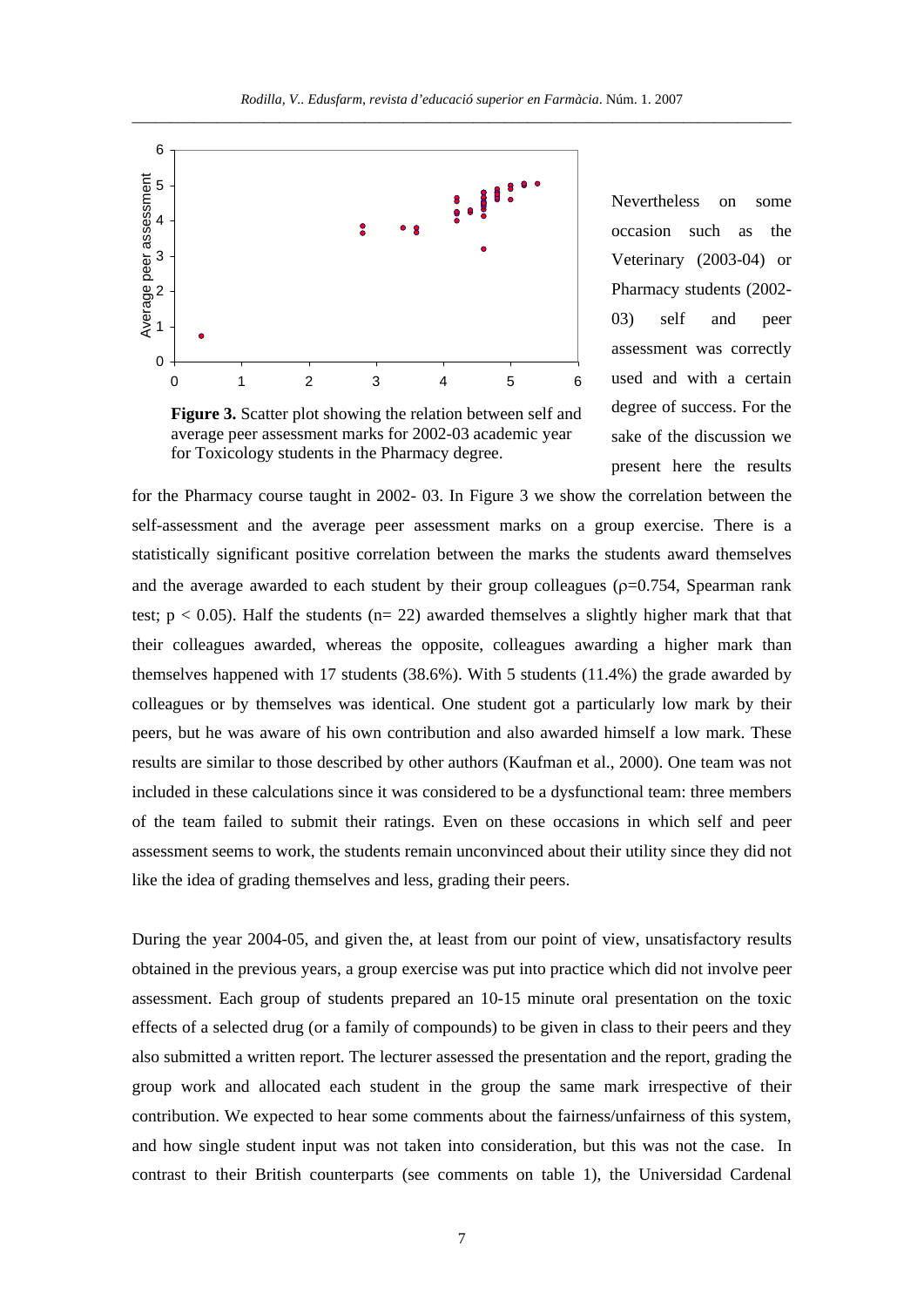Herrera CEU students seemed to be quite happy sharing the marks irrespectively of their contribution. They certainly did not make a single comment about being unfair or wanting to assess themselves individually.

According to the literature (Kaufman et al, 2000; Felder and Brent, 1994), and in our own experience, the most common complain the lecturer receives when the possibility of group work within the class is mentioned, is about hitchhikers, but when the students know that their mark will effectively lower the mark of that particular student but not lower the marks of all the other working members of the team they cease to complain about the unfairness of group work. However we have not got this type of complain with our Pharmacy or Veterinary students in Spain. In most cases in fact, the students resent having to downgrade a colleague because his/her contribution to group work is not acceptable and they tend to cover for that particular student.

The marks that were obtained from the peer assessment were substantially increased from a 10% of the total mark in Scotland to a 40 % in Spain. This was done because the students in Aberdeen always complained that the proportion of marks allocated to peer assessment was too small. Similar comments have been reported by others who also allocate a 10% to peer marking (Elliott and Higgins, 2005).

The question we ask ourselves is "why did self and peer assessment worked so well in The School of Applied Sciences in Aberdeen and is not well received in Spain?" Felder and Brent (1994) have reported that lecturers who have attempted to install cooperative learning in their courses "frequently encounter resistance and sometimes open hostility from the students". This is probably something that has happened to us since our Veterinary and Pharmacy students are not as familiar with these types of strategies as their Scottish counterparts. In fact non standard assessments, whether group or individually based, and using a variety of different approaches (posters, seminars, oral presentations, written work, etc) were a common occurrence for most modules (subjects) in a degree or even in the Diploma courses. There are also differences in our students and our Universities, which we have not taken into account. In Scotland, most students either live on-campus or nearby; at Universidad Cardenal Herrera-CEU, many students live off campus, some needing to travel an hour or more to come to college. Spanish timetable is also very different from the timetable in other European countries. Scottish students would be required to be at college during the day from 9:00 h to attend lectures, laboratory practicals, meetings, etc., but their college engagements would be over by 17:30 h at the latest. The number of subjects (or modules) in which the student registers is much more regulated by the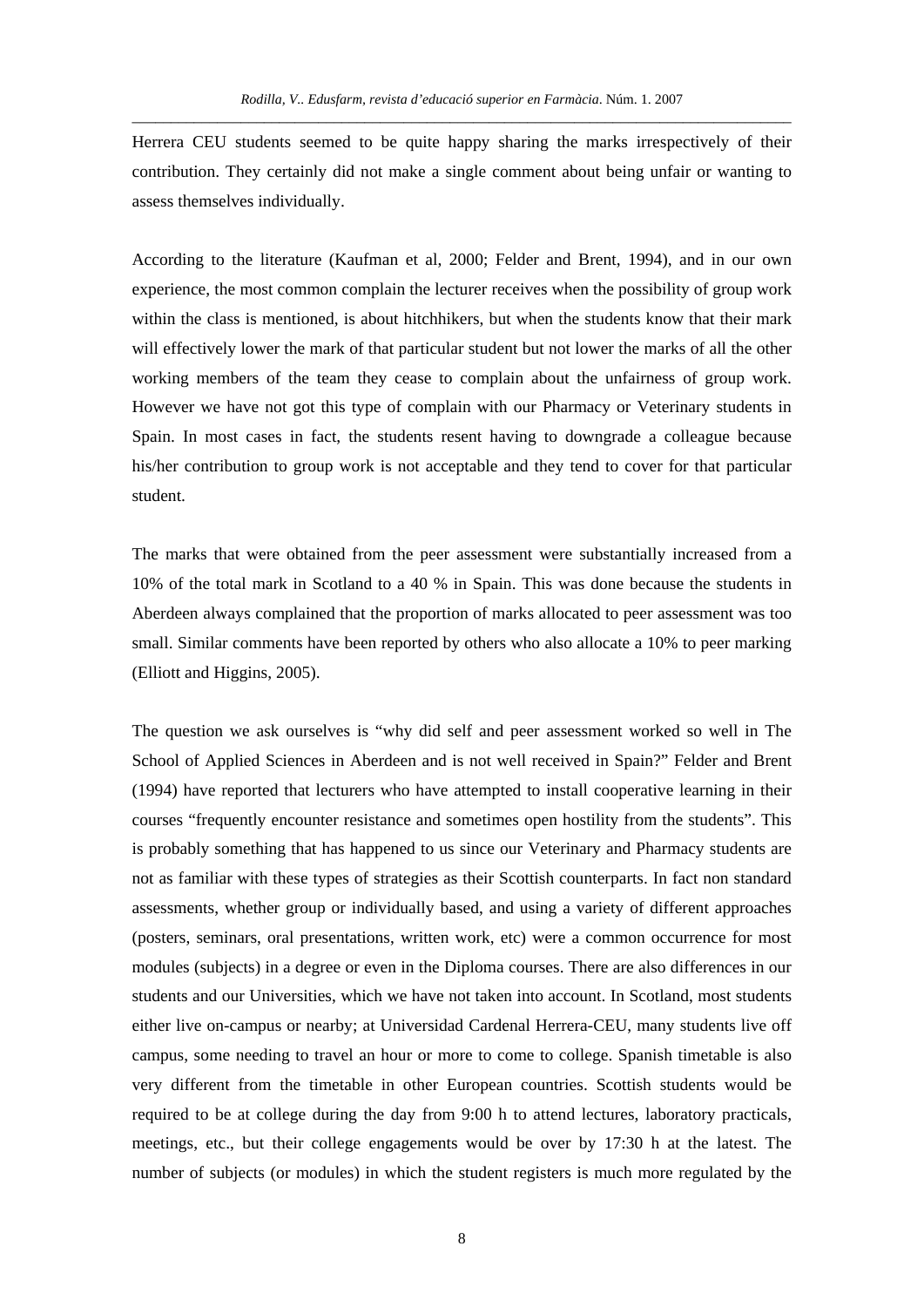Faculty and the University and as a result, all (or at least most) students enrolled on a course follow either the same or a very similar timetable. The students at Universidad Cardenal Herrera-CEU have a broader timetable with lecturers, practicals and other activities distributed (almost at random) throughout the day. To begin there is the lunch break which can occupy two to two and a half hours in the middle of the day. Additionally, there are practically no restrictions on the subjects the student chooses to study in a particular year. Thus, a student may begin the day at 8:30 with the first lecture and have the last at 19:00 h. In between there are many free hours (one here, two there, another elsewhere) depending on the number of subjects that particular student is registered. Time availability to do group collaborative work in Spain can be therefore much more restricted. All these constrictions can make meetings between students outside lectures, if not impossible at least, very difficult.

There are also educational differences in the students when it comes to assess their peers. Spanish students often question the validity of these exercises, being reluctant to grade themselves and even more reluctant to grade their peers. They tend to see downgrading a student who has not contributed to the group work as a telltale activity; worse still they think the lecturer should not find out. On occasions the group has been discovered to be covering for students who do not pull their weight to the team work. However, the attitude in Scotland also reported by others (Elliot and Higgins, 2005; Felder and Brent, 1994) is very different, with the students having no problems down-grading individuals who were not contributing what they should to the group effort.

Given the demonstrated benefits of cooperative learning coupled with self and peer assessment, by means of which the students are better motivated, tend to show higher academic achievements, achieve better high-level reasoning and critical thinking skills, normally through working in groups with their peers gain a deeper understanding of the learned material, develop their teamwork skills, etc ( Felder and Brent, 1994; Elliot and Higgins, 2005, Stefani and Tariq, 1996; Topping 1998, 2005; Johnson et al., 1998; Hanrahan and Isaacs, 2001; Gatfield, 1999) we must continue to try to welcome this type of learning amongst our students.

Perhaps where collaborative learning and peer assessment are difficult to implement, as it is our case, we (the lectures) should try to make the students our allies by involving them more actively in the design of the assessment forms and the computations for the overall marks for student and group work, so that they can perceive it as a fair system of awarding marks. A number of authors (see Elliot and Higgins, 2005) have demonstrated that self and peer assessment strategies are well received by the students when they are actively involved in them.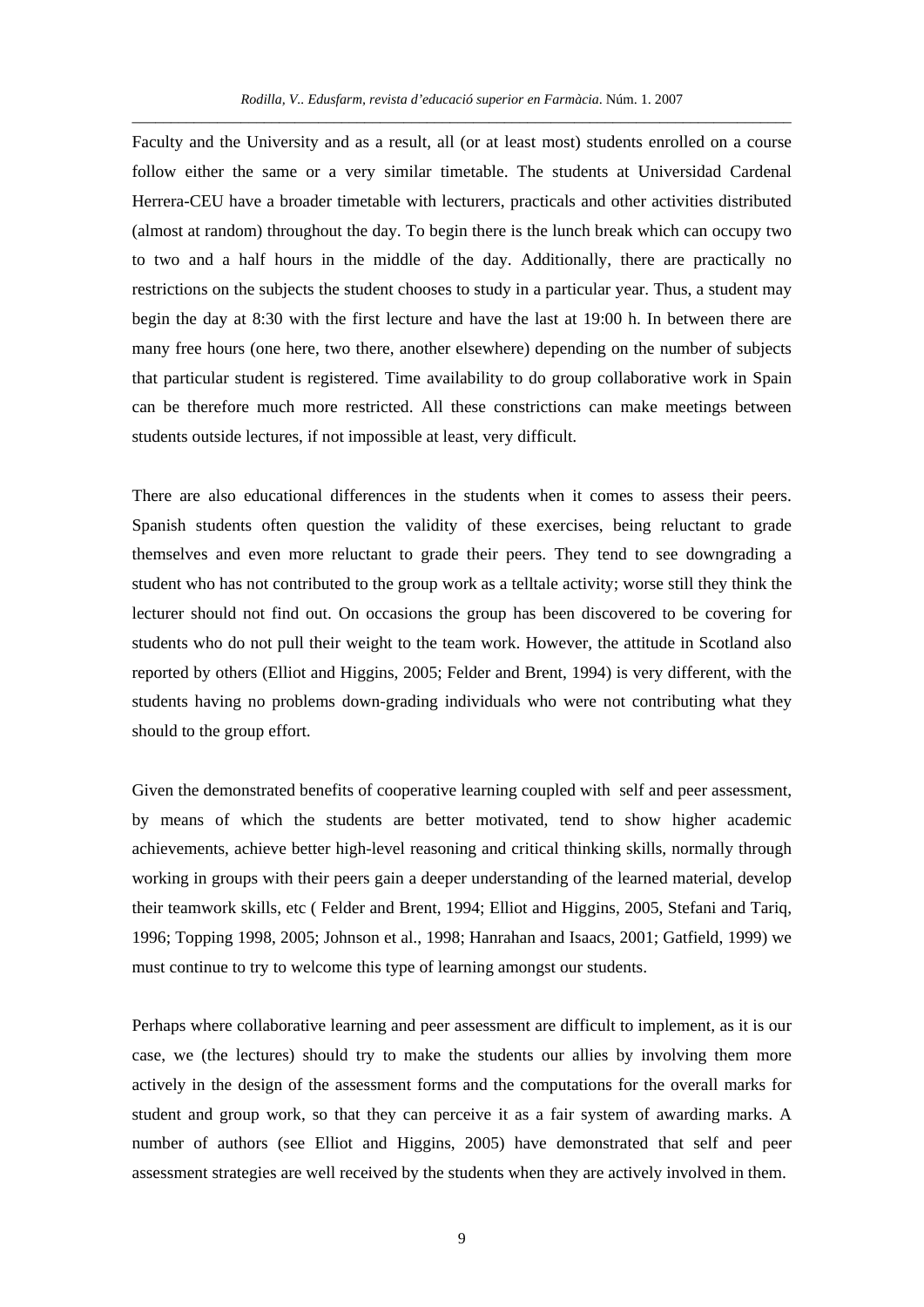### **CONCLUSIONS**

While it is generally agreed that a diversity of assessment approaches are needed in order to assess students fairly, not all of these strategies are useful in all settings. For instance, peer assessment is not well received by Spanish students when compared to their British counterparts. In our experience, Spanish students are extremely reluctant to participate in self or peer assessment exercises. They tend to see peer assessment as a telltale activity short of being moles or defectors. They also consider it to be an interference in their own world. British students are also far more competitive amongst themselves than Spanish, to the extent that in some cases they do not even share lecture notes. These very different attitudes could be a very important factor which may help to explain why some, successfully proven, teaching strategies do not seem to work with certain groups of students. Perhaps there is a philosophical and theoretical framework which explains and directs the context in which peer assessment takes place and it is this framework and its connotations that needs to be discovered and exploited to make a fuller use of peer assessment.

## **REFERENCES**

- Billington, H.L. (1997). Poster presentations and peer assessment: novel forms of evaluation and assessment.
- Brown, S. (1999). Promoting Effective learning through assessment. The Robert Gordon University, Aberdeen.
- Brown, S. and Knight, P. (1994). Assessing learners in higher education. Kogan Page, London.
- Gatfield, T. (1999) Examining students satisfaction with group projects and peer assessment. Assessment and Evaluation in Higher Education. 24: 375-377.
- Hanrahan S.J. Isaacs, G. 2001. Assessing self and peer assessment: the students' viess. Higher education Research & Development. 20: 53-70
- Elliott, N., Higgins, A. (2005). Self and peer assessment does it make a difference to student group work? Nurse Education in Practice, 5: 40-48.
- Felder, R.M., Brent, R. (1994). Cooperative learning in technical courses. ERIC Document Reproduction Service Report ED 377038. (http://www.ncsu.edu/felderpublic/Papers/Coopreport.html).
- Kaufman, D.B., Felder, R.M. , Fuller, H. (2000). Accounting for individual effort in cooperative learning teams. J Engr Education 89: 133-140.
- Johnson, D.W., Johnson, R.T., and Smith, K.A. (1998). Active learning: cooperation in the college classroom. Edina, Interaction book Co. Minnesota.